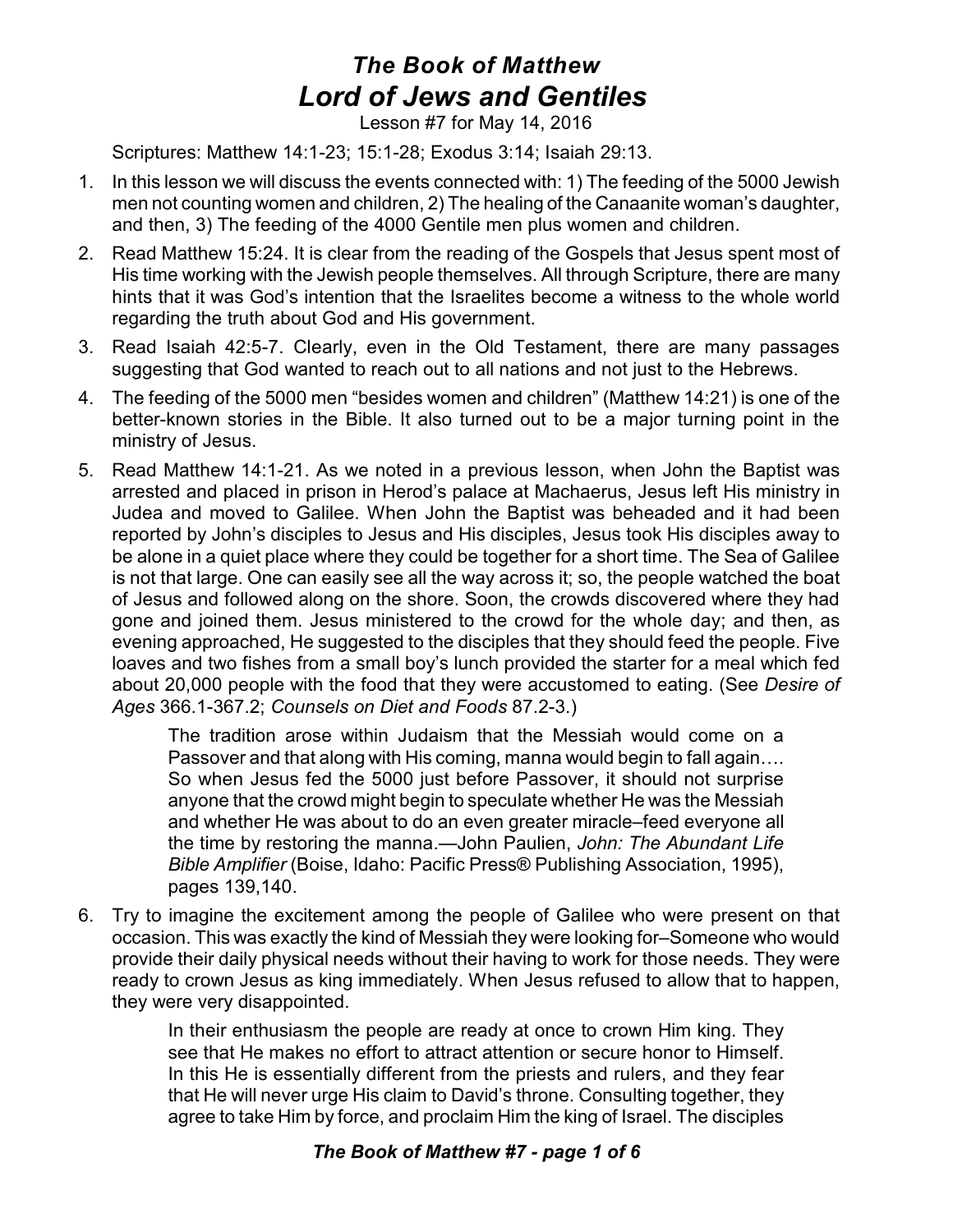unite with the multitude in declaring the throne of David the rightful inheritance of their Master. It is the modesty of Christ, they say, that causes Him to refuse such honor. Let the people exalt their Deliverer. Let the arrogant priests and rulers be forced to honor Him who comes clothed with the authority of God.

They eagerly arrange to carry out their purpose; but Jesus sees what is on foot, and understands, as they cannot, what would be the result of such a movement. Even now the priests and rulers are hunting His life. They accuse Him of drawing the people away from them. **Violence and insurrection would follow an effort to place Him on the throne, and the work of the spiritual kingdom would be hindered. Without delay the movement must be checked. Calling His disciples, Jesus bids them take the boat and return at once to Capernaum, leaving Him to dismiss the people.**

Never before had a command from Christ seemed so impossible of fulfillment. The disciples had long hoped for a popular movement to place Jesus on the throne; they could not endure the thought that all this enthusiasm should come to nothing. The multitudes that were assembling to keep the Passover were anxious to see the new prophet. To His followers this seemed the golden opportunity to establish their beloved Master on the throne of Israel. In the glow of this new ambition it was hard for them to go away by themselves, and leave Jesus alone upon that desolate shore. **They protested against the arrangement; but Jesus now spoke with an authority He had never before assumed toward them. They knew that further opposition on their part would be useless, and in silence they turned toward the sea.**—Ellen G. White, *The Desire of Ages* 378.1-3. [Bold type is added.]

- 7. Read Matthew 14:22-33. Try to imagine the thoughts of the disciples in that boat and what they had to say to each other. They were extremely disappointed when they were forced to leave Jesus and the crowds without making Him king. They departed in the boat, murmuring as they went. A great wind came up on the lake and opposed their progress. After dismissing the crowds, Jesus went up into the mountain to pray. Between 3 and 6 o'clock in the morning, Jesus came to the disciples, walking on the water. At first the disciples were terrified, thinking that He was a ghost; and then, recognizing that it was Jesus, Peter asked to go to Him. Jesus bade him come, and we know the story of Peter's failure and how he almost drowned.
- 8. It is interesting to notice that while we do not have the actual words of Jesus which were, no doubt, in Aramaic, the Greek from Matthew says: "It is I; do not be afraid." (Matthew 14:27) That expression, "It is I," is a direct translation of the Greek phrase *ego eimi* which, in turn, is a translation of the Hebrew phrase *Yahweh* meaning "I AM," the name of God Himself. (See Exodus 3:14.)
- 9. This story and many others that we could mention clearly show us that our God is not a God of Deism who created the world and then left it to whatever consequences might come. Our God has repeatedly demonstrated His ability to control nature–from the days of the Noachian flood to these miracles of Jesus in which He repeatedly controlled the destructive forces of nature on the Sea of Galilee.
- 10. What would happen if we were to try to fight against the forces of nature? Can we as humans stop wildfires, earthquakes, hurricanes, or tornadoes? Our only hope is a complete dependence upon our Friend, Jesus.

# *The Book of Matthew #7 - page 2 of 6*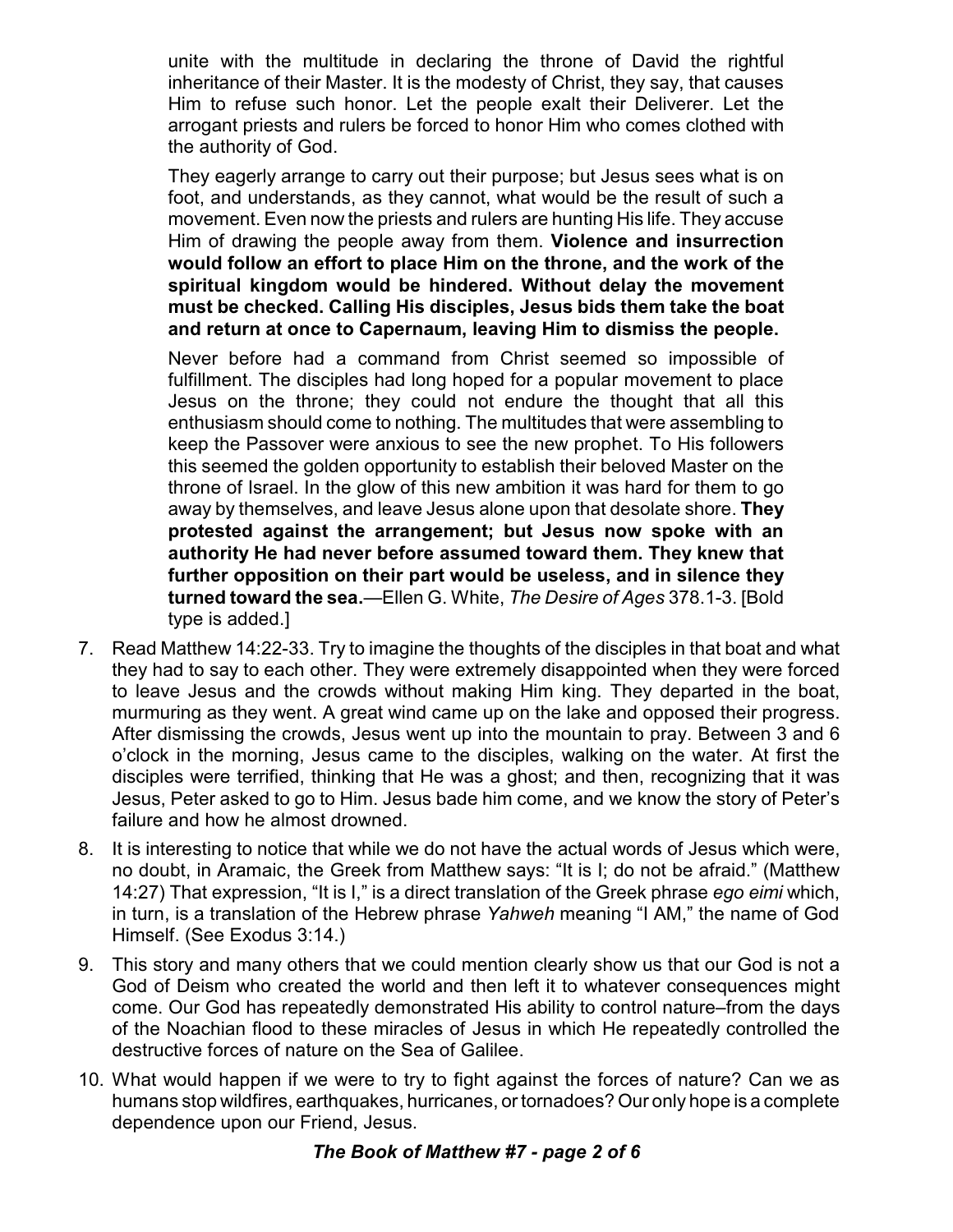11. When the Pharisees complained about what Jesus was saying and doing, Jesus quoted Isaiah 29:13 (*GNB*):

> The Lord said, "These people claim to worship me, but their words are meaningless, and their hearts are somewhere else. Their religion is nothing but human rules and traditions, which they have simply memorized."

12. Matthew 15:7-9 (*GNB*) [Matthew was quoting the Greek Septuagint as opposed to the Hebrew of Isaiah 29:13.] is quoting Jesus:

"You hypocrites! How right Isaiah was when he prophesied about you!

 $8$  'These people, says God, honor me with their words,

but their heart is really far away from me.

 $9$  It is no use for them to worship me,

because they teach human rules as though they were my laws!' "

- 13. What do you think God was trying to say to the ancient Hebrews in the Isaiah passage? What was Jesus trying to say to the Pharisees in His day? What might we need to learn for our day? What is the essence of true religion? Keeping the rules? Is it a matter of doing what we have been taught? Or, is God asking us to think about what we are doing and then to worship God with our heart and mind? How much of religion is what we have learned as a child?
- 14. Read Matthew 15:1-20. Do we ever make the mistake that the Pharisees were making? Do we make a bigger deal over what people eat than over what they think? Or, say? What is it that really makes a person unclean and unsavable? Is it what s/he eats or what s/he thinks that is affecting who s/he really is?
- 15. This story is about hypocrisy. Are we ever guilty of condemning others for doing things of which we ourselves are either openly or secretly guilty? It is so easy to see the faults in others, especially when we are aware of those faults in ourselves! Since we all hate hypocrisy in others, shouldn't we be very careful about condemning those who are very much like we are?
- 16. Read Matthew 15:21-28. After the beheading of John the Baptist and the feeding of the 5000, Jesus returned to Capernaum; the people wanted Him to continue feeding them. Jesus condemned them for not recognizing the truths He had been trying to teach. Unfortunately, many of the Jews rejected Jesus at that point because He did not seem to be fulfilling their ideal vision of a messiah. See John 6 where the whole story is spelled out in more detail. At that point, Jesus realized that His ministry in Galilee was effectively over. He took His disciples with Him, and they left Galilee and headed for the pagan territories of Tyre and Sidon.
- 17. It is hard for us to read and understand the story of Jesus's reaction or interaction with this Canaanite woman. But, consider the following details which are spelled out in the *Adult Sabbath School Bible Study Guide* for Wednesday, May 11:

First, it is true that at this time the Jews referred to Gentiles as dogs, bringing the image of mangy dogs running the streets. But Jesus uses the more affectionate Greek term, "small dog" (or "puppy dog") here, conjuring up domestic dogs kept in the home and fed from the table.

Second, this Canaanite woman calls Jesus the "Son of David." This shows her familiarity with Jesus' Jewishness. Like a good teacher, Jesus dialogs with her and perhaps tests her. Craig Keener writes: "Perhaps he is requiring

# *The Book of Matthew #7 - page 3 of 6*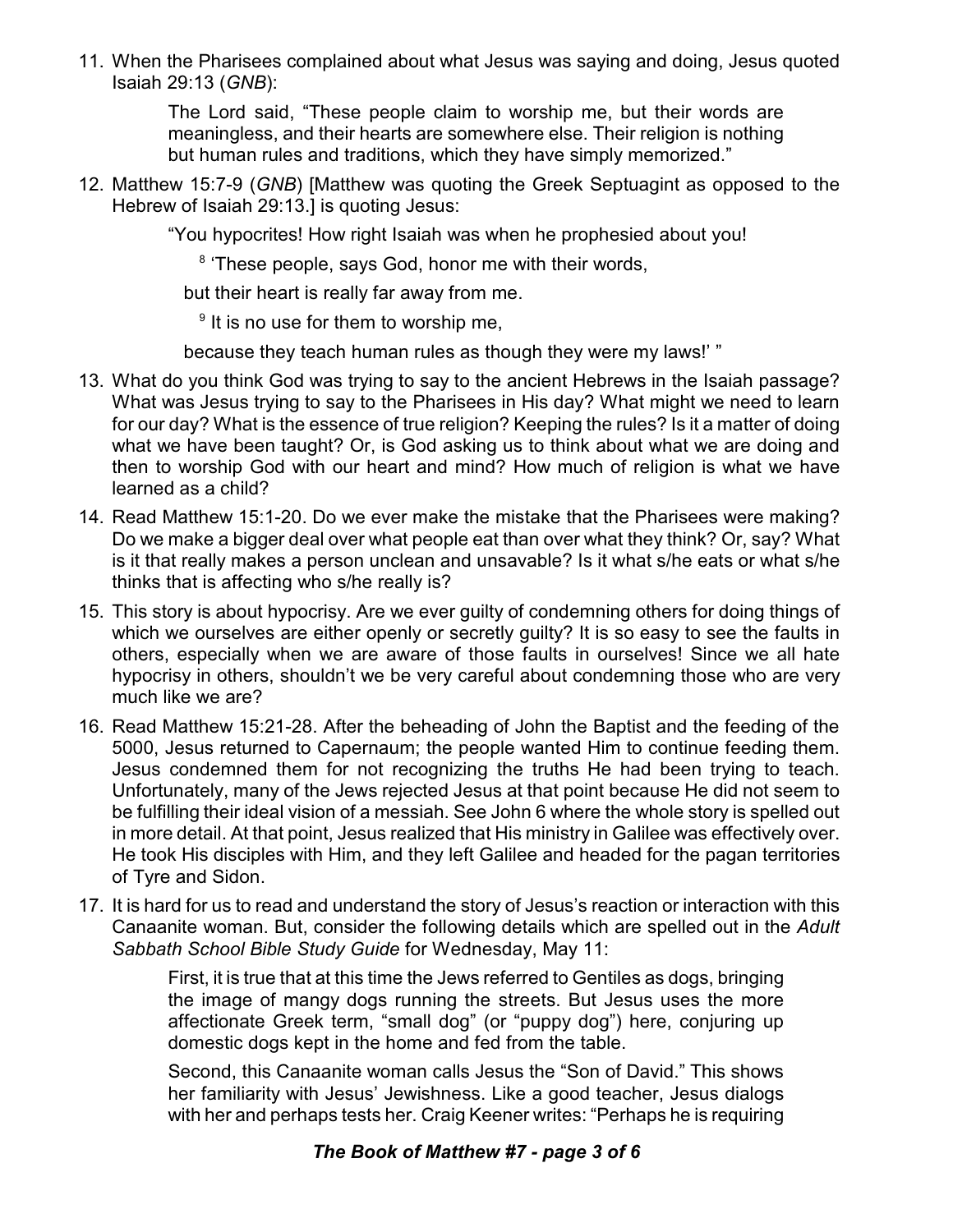her to understand his true mission and identity, lest she treat him as one of the many wandering magicians to whom Gentiles sometimes appealed for exorcisms. Yet he is surely summoning her to recognize Israel's priority in the divine plan, a recognition that for her will include an admission of her dependent status… One may compare Elisha's requirement that Naaman dip in the Jordan despite Naaman's preference for the Aramean rivers of Abana and Pharphar..., ultimately leading to Naaman's acknowledgment of Israel's God and land (2 Kings 5:17-18)."—*The Gospel of Matthew: A Socio–Rhetorical Commentary*, p. 417.

Finally, it's likely this woman was an upper-class Greek woman who was part of a class that had "routinely taken the bread belonging to the impoverished Jews residing in the vicinity of Tyre…. Now… Jesus reverses the power relations, for the 'bread' Jesus offers belongs to Israel first…; this 'Greek' must beg help from an itinerant Jew."—*The Gospel of Matthew: A Socio-Rhetorical Commentary*, p. 417.

18. Ellen White commented:

Behold, a Canaanitish woman came out from those borders, and cried, saying, Have mercy on me, O Lord, Thou Son of David; my daughter is grievously vexed with a devil." Matthew 15:22, R. V. **The people of this district were of the old Canaanite race. They were idolaters, and were despised and hated by the Jews. To this class belonged the woman who now came to Jesus. She was a heathen, and was therefore excluded from the advantages which the Jews daily enjoyed. There [400] were many Jews living among the Phoenicians, and the tidings of Christ's work had penetrated to this region.** Some of the people had listened to His words and had witnessed His wonderful works. This woman had heard of the prophet, who, it was reported, healed all manner of diseases. As she heard of His power, hope sprang up in her heart. Inspired by a mother's love, she determined to present her daughter's case to Him. It was her resolute purpose to bring her affliction to Jesus. He must heal her child. She had sought help from the heathen gods, but had obtained no relief. And at times she was tempted to think, What can this Jewish teacher do for me? But the word had come, He heals all manner of diseases, whether those who come to Him for help are rich or poor. She determined not to lose her only hope.—Ellen G. White, *The Desire of Ages* 399.2. [Bold type is added.]

- 19. Remember that as a Canaanite this woman's ancestors were supposed to have been eliminated completely by the Jews when they entered Canaan 1400 years earlier. But, although she came from a very pagan background, here was the case of a woman who had developed faith in Jesus because of what she had heard about Him. Would you describe what this woman did for her daughter as intercessory prayer?
- 20. Read Matthew 15:29-39 and compare Matthew 14:13-21. Many people, including many biblical scholars, think that these two accounts are the same story. A more careful reading will point out several very important differences. The Matthew 15 account took place after Jesus had completed His Galilean ministry. It is a gathering of Gentiles in the area of Decapolis north and east of the sea of Galilee. This was the same area where Jesus had previously cast the legion of demons out of the two (or one) demon-possessed men (or man) and sent them into the 2000 pigs. (Matthew 8:28-34; Mark 5:1-20; Luke 8:26-39)

#### *The Book of Matthew #7 - page 4 of 6*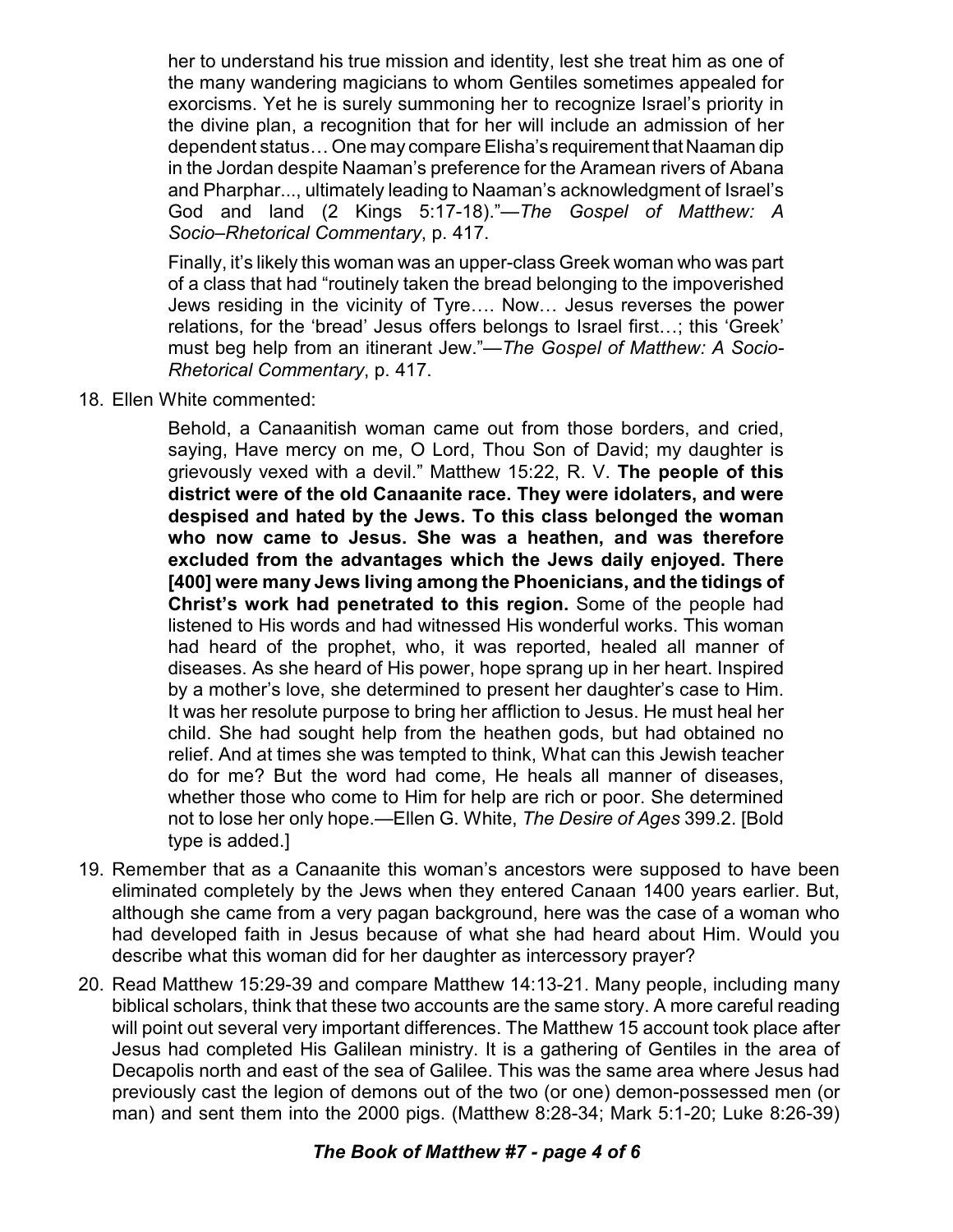These two men had gone back to their homes and to the surrounding towns and villages and had told their story–they had been missionaries to their fellow Gentiles.

- 21. Sometime later, when Jesus returned to that territory, everyone wanted to see the Man that they had been told about. The witness of those two first Gentile missionaries had an enormous impact; after hearing their accounts, thousands upon thousands of Gentiles were eager to hear the words of Jesus. After speaking to the people for three full days, He fed them, 4000 men–probably including Jews and Gentiles–not counting women and children.
- 22. The earlier encounter recorded in Matthew 14:13-21 involved feeding a group of Jews after they had been with Jesus only one day. The number of loaves is different in the two accounts; the baskets which were used to gather up the fragments were distinctly different as well. In that six-month period among the Gentiles, Jesus was trying to impress upon His disciples the fact that the gospel must be taken not only to Jewish people but also to the whole world.
- 23. Read Amos 9:7 (*GNB*). It is very clear from passages like this one that God cares about all people and not just the Jewish people.
- 24. Read Romans 4:1-12. This passage is just one of several places where Paul made it clear that all who believe in Jesus are the spiritual sons and daughters of Abraham and are, thus, eligible for salvation. Read Galatians 3:28. Compare Romans 8:1.

Caste is hateful to God. He ignores everything of this character. In His sight the souls of all men are of equal value. He "hath made of one blood all nations of men for to dwell on all the face of the earth, and hath determined the times before appointed, and the bounds of their habitation; that they should seek the Lord, if haply they might feel after Him, and find Him, though He be not far from every one of us." **Without distinction of age, or rank, or nationality, or religious privilege, all are invited to come unto Him and live.** "Whosoever believeth on Him shall not be ashamed. For there is no difference." "There is neither Jew nor Greek, there is neither bond nor free." "The rich and poor meet together: the Lord is the Maker of them all." "The same Lord over all is rich unto all that call upon Him. For whosoever shall call upon the name of the Lord shall be saved." Acts 17:26, 27; Galatians 3:28; Proverbs 22:2; Romans 10:11-13.—Ellen G. White, *The Desire of Ages* 403.3. [Bold type is added.]

- 25. Read Matthew 16:1-12. Before Jesus could convince His disciples and other followers to reach out to all the peoples of the world, He had to disabuse them of their dependence upon the teachings of the scribes and Pharisees. Repeatedly, He also condemned the Pharisees and the Sadducees for their failure to understand the teachings of the Old Testament and especially to recognize Him as the Messiah.
- 26. Are there widely accepted teachings from Christian groups in our day and that are commonly believed by Seventh-day Adventists but which are, in fact, false teachings? Are there any "Pharisees" or "Sadducees" in our day leading us into misunderstanding the truths of Scripture?
- 27. Review Matthew 14:1-12. Think of the stories of each of the main players in that passage. There was John the Baptist, the fearless prophet who did not fail to call sin by its right name. There was the weak and vacillating Herod Antipas who had stolen his brother's wife, the evil Herodias, who was willing to sacrifice morality and common decency in order to get

# *The Book of Matthew #7 - page 5 of 6*